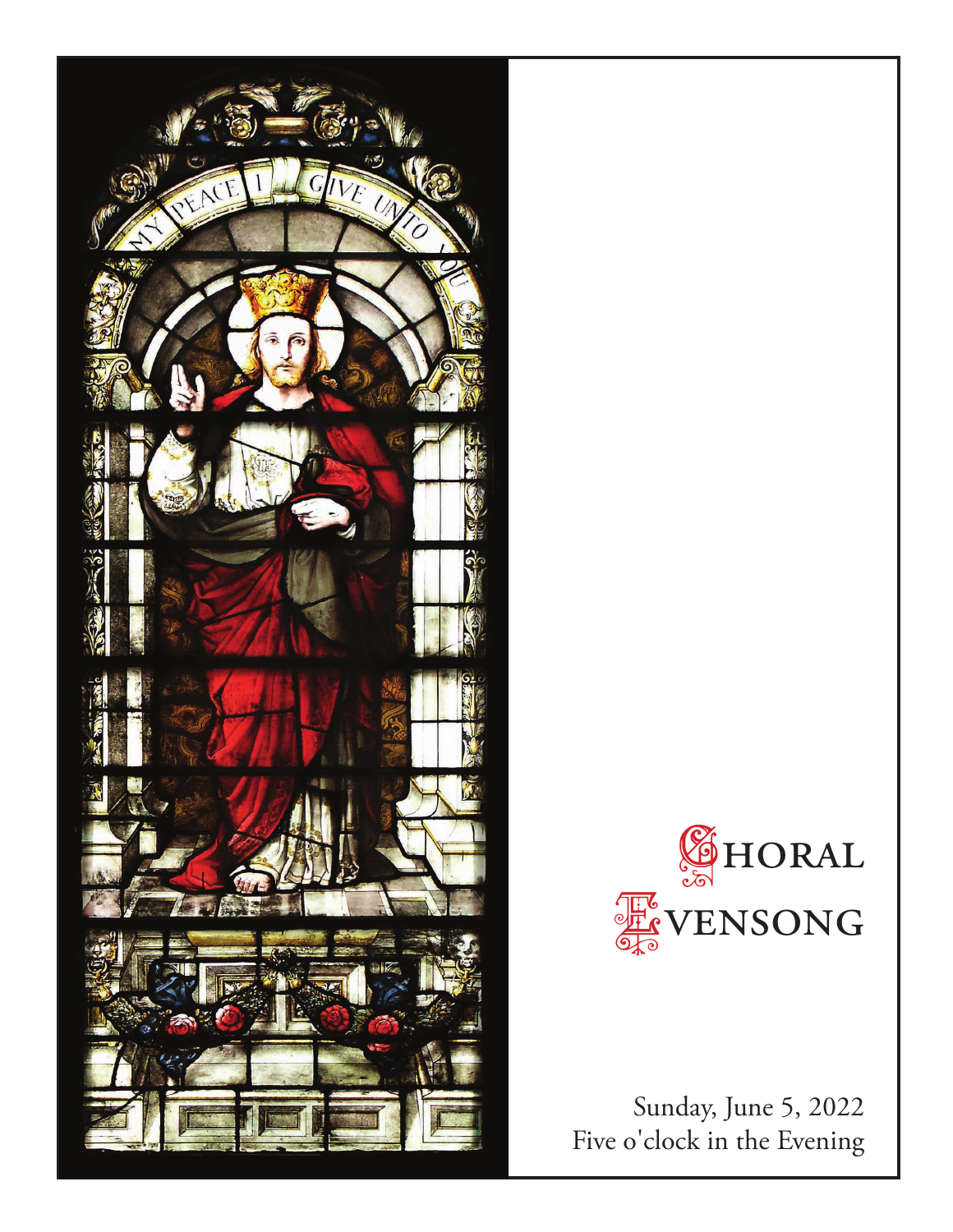# Welcome to Saint Paul's Church

Whatever brings you here, and whoever you are, we are glad you are here. St. Paul's is a place open to all.

# **About Choral Evensong**

Evensong is part of the Daily Office, along with Morning Prayer. The Daily Office is derived from the regular services of monastic communities in the early Church. At the heart of these services was the recitation of the Psalter, the songbook of the Bible, texts that Jesus himself knew and sang.

By the late middle ages, the Daily Office was seen as the responsibility of the monks and clergy rather than an occasion for participation by all in the prayers of the community throughout the day. After the English Reformation, Archbishop Thomas Cranmer (1489-1556) reduced the eight monastic offices to the two services of Morning and Evening Prayer. These services were printed in vernacular English and intended for use by all members of the Church. Evensong is in many ways an amalgamation of the monastic offices of Vespers and Compline; it is one of the glories of the Anglican tradition.

The English of the Book of Common Prayer is the language that was written and spoken by our ancestors four hundred years ago, when the Bible was first translated into English; it therefore sounds old-fashioned. But its meaning is not out of date.

The service is in three parts. The first part (which is quite brief) prepares the worshipper for the story which is to follow.

The second part is the narrative of God's redeeming work, beginning in the Old Testament (the Psalms and the First Lesson), proceeding to the New Testament (Magnificat and Nunc Dimittis and the Second Lesson), and reaching its climax in the Affirmation of Faith (the Creed).

The third part is our response to a God revealed in history, in Jesus Christ, and in the Church.

Evensong is a very tiny fragment of something else: It is a fragment of the worship which is offered to God by Christian people every hour of the 24 in every part of the world. When you come to Evensong it is as if you were dropping in on a conversation already in progress -- a conversation between God and humankind which began long before you were born and will go on long after you are dead.

[The Reverend Canon Joseph Poole, Coventry Cathedral]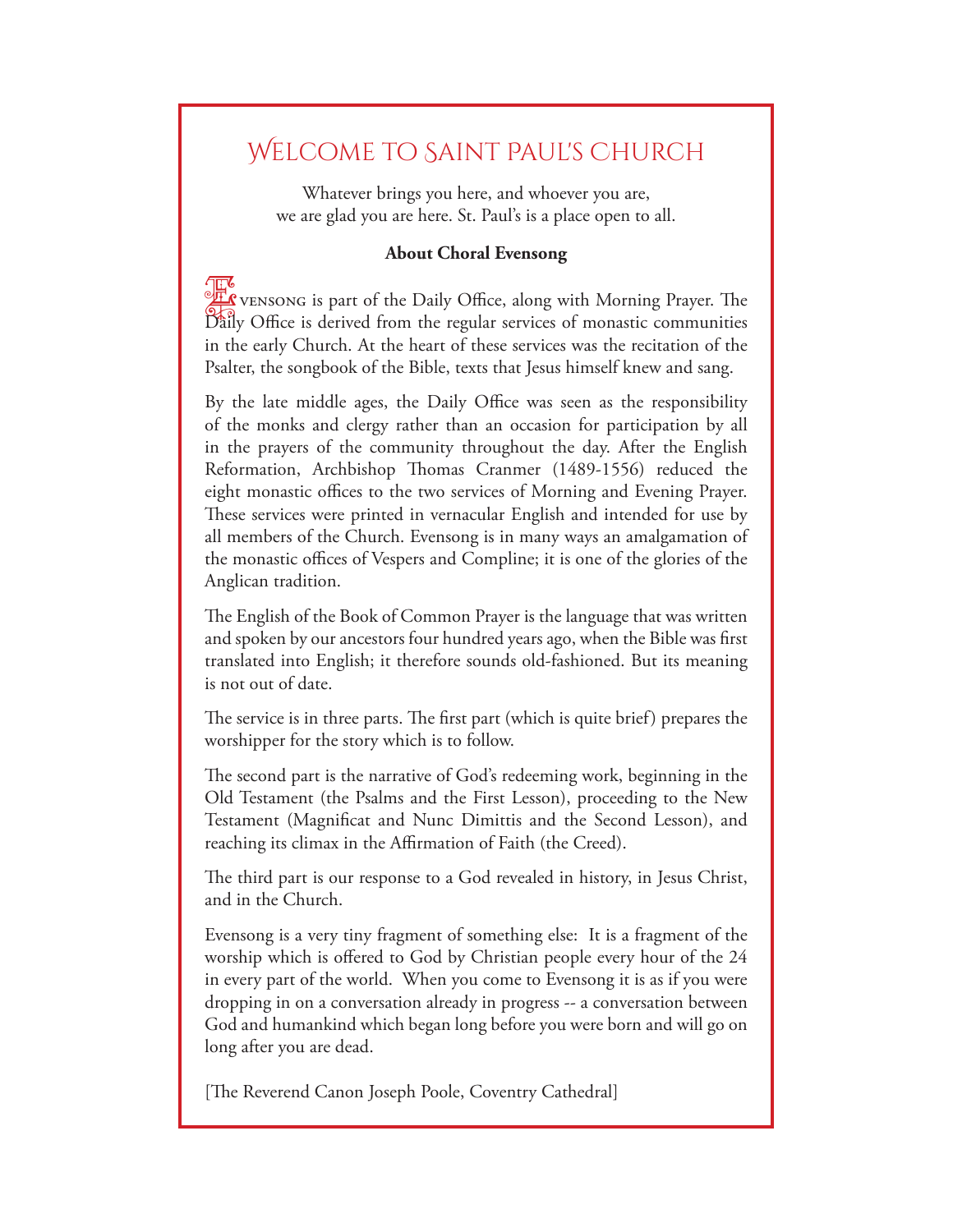

# **ORGAN VOLUNTARY**

Komm, heiliger Geist, Herre Gott, BuxWV 199 Dieterich Buxtehude (c. 1637-1707)

### **HYMN**



*Text:* Att. Rabanus Maurus (776-856); tr. John Webster Grant (b. 1919), alt.; para. of *Veni Creator Spiritus Music: Komm, Gott Schöpfer,* melody from *Eyn Enchiridion,* 1524;

harm. *The Lutheran Hymnal,* 1941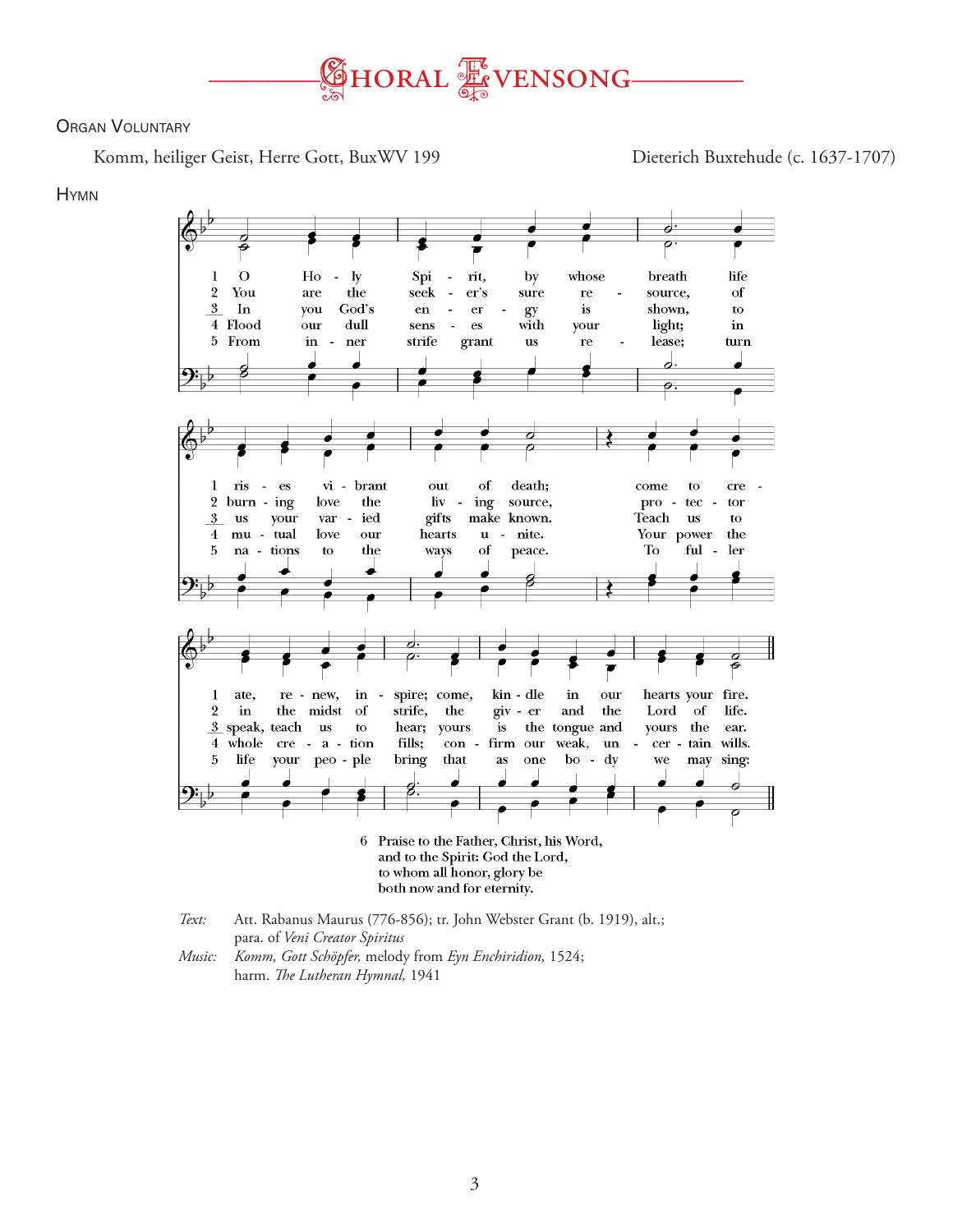# The Opening Sentences

### *The Officiant says*

 $\sum$ E SHALL RECEIVE POWER, after that the Holy Ghost is come upon you; and ye shall be witnesses unto me both in Jerusalem, and in all Judaea, and in Samaria, and unto the uttermost part of the earth.

Thine is the day, O God, thine also the night; thou hast established the moon and the sun. Thou hast fixed all the boundaries of the earth; thou hast made summer and winter.

Seek him that made the Pleiades and Orion, that turneth deep darkness into the morning, and darkeneth the day into night; that calleth for the waters of the sea, and poureth them out upon the face of the earth: The Lord is his Name.

*The people remain standing as the choir sings the preces.*

*setting:* Sarah MacDonald (b. 1968)

| RFC<br>$\sim$<br>г.<br>- |  |
|--------------------------|--|
|--------------------------|--|

| Officiant | O Lord, open thou our lips:                                                    |
|-----------|--------------------------------------------------------------------------------|
| Choir     | And our mouth shall show forth thy praise.                                     |
| Officiant | O God, make speed to save us:                                                  |
| Choir     | O Lord, make haste to help us.                                                 |
| Officiant | Glory be to the Father, and to the Son, and to the Holy Ghost:                 |
| Choir     | As it was in the beginning, is now and ever shall be, world without end. Amen. |
| Officiant | Praise ye the Lord.                                                            |
| Choir     | The Lord's Name be praised.                                                    |

*The people are seated as the choir sings the Psalm.*

# Psalm 104:24-36*Benedic, anima mea chant:* Iain Quinn (b. 1973)

|    | 24 O Lord, how manifold are thy works! *                                          |
|----|-----------------------------------------------------------------------------------|
|    | in wisdom hast thou made them all; the earth is full of thy riches.               |
|    | 25 So is the great and wide sea also; *                                           |
|    | wherein are things creeping innumerable, both small and great beasts.             |
| 26 | There go the ships, and there is that leviathan, *                                |
|    | whom thou hast made to take his pastime therein.                                  |
| 27 | These wait all upon thee, *                                                       |
|    | that thou mayest give them meat in due season.                                    |
| 28 | When thou givest it them, they gather it; *                                       |
|    | and when thou openest thy hand, they are filled with good.                        |
| 29 | When thou hidest thy face, they are troubled: *                                   |
|    | when thou takest away their breath, they die, and are turned again to their dust. |
| 30 | When thou lettest thy breath go forth, they shall be made; *                      |
|    | and thou shalt renew the face of the earth.                                       |
| 31 | The glorious majesty of the Lord shall endure for ever; *                         |
|    | the Lord shall rejoice in his works.                                              |
| 32 | The earth shall tremble at the look of him; *                                     |
|    | if he do but touch the hills, they shall smoke.                                   |
| 33 | I will sing unto the Lord as long as I live; *                                    |
|    | I will praise my God while I have my being.                                       |
|    |                                                                                   |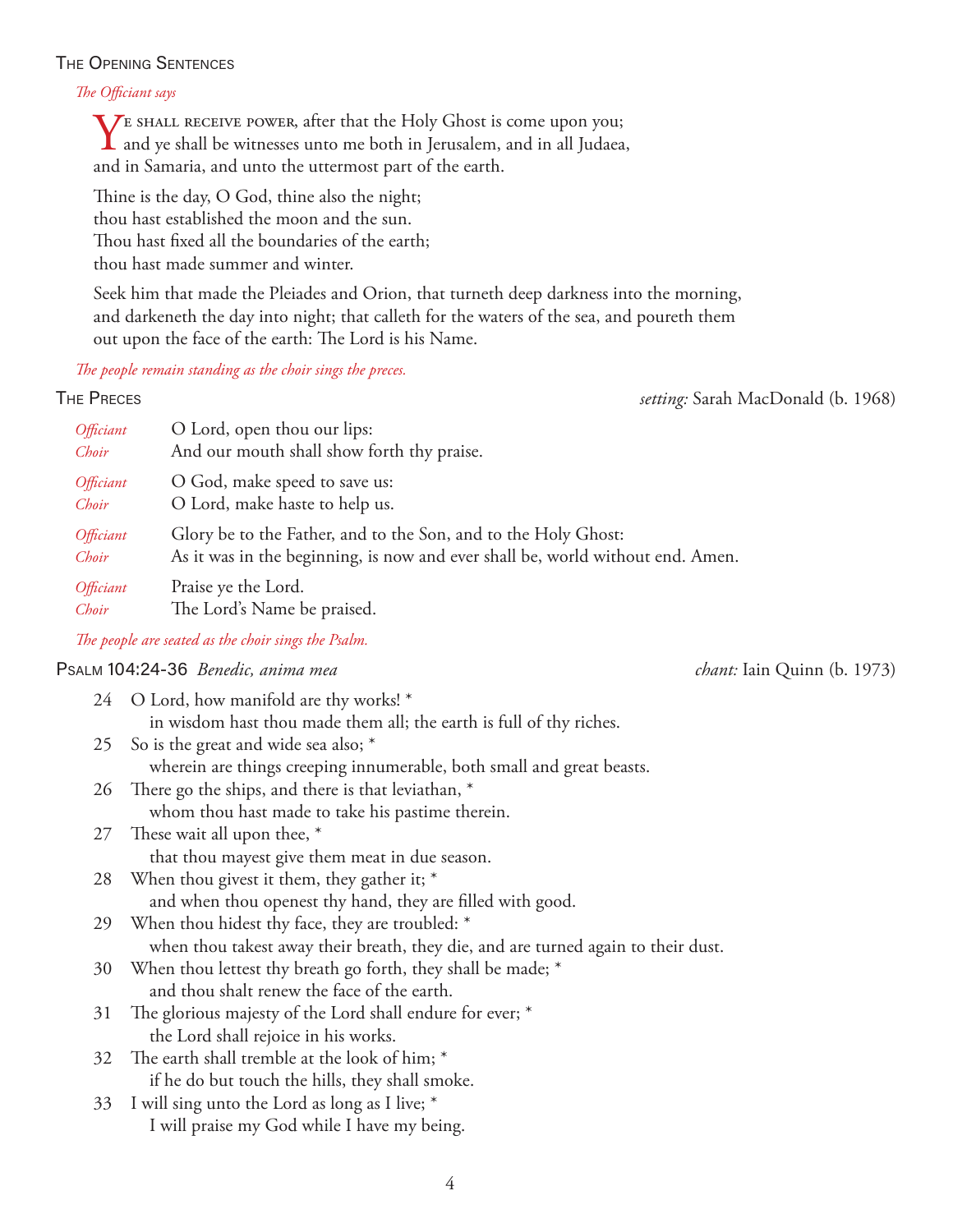34 And so shall my words please him: \* my joy shall be in the Lord.

- 35 As for sinners, they shall be consumed out of the earth, \* and the ungodly shall come to an end.
- 36 Praise thou the Lord, O my soul. \* Praise the Lord.

 Glory be to the Father, and to the Son, \* and to the Holy Ghost:

 As it was in the beginning, is now, and ever shall be, \* world without end. Amen.

# THE FIRST LESSON ROMAN ROMAN ROMAN ROMAN ROMAN 8:14-17

LL WHO ARE LED BY THE SPIRIT OF GOD are children of God. For you did not receive a spirit of slavery  $\Gamma$  to fall back into fear, but you have received a spirit of adoption. When we cry, "Abba! Father!" it is that very Spirit bearing witness with our spirit that we are children of God, and if children, then heirs, heirs of God and joint heirs with Christ-- if, in fact, we suffer with him so that we may also be glorified with him.

*Lector* Here endeth the Lesson.

Canticle*Magnificat setting*: *Collegium Regale,* Herbert Howells (1892-1983)

My soul doth magnify the Lord,<br>and my spirit hath rejoiced in God my Savior. For he hath regarded the lowliness of his handmaiden. For behold from henceforth all generations shall call me blessed. For he that is mighty hath magnified me, and holy is his Name. And his mercy is on them that fear him throughout all generations. He hath showed strength with his arm; he hath scattered the proud in the imagination of their hearts. He hath put down the mighty from their seat, and hath exalted the humble and meek. He hath filled the hungry with good things, and the rich he hath sent empty away. He remembering his mercy hath holpen his servant Israel, as he promised to our forefathers, Abraham and his seed for ever.

# *The people stand at the Gloria Patri.*

Glory be to the Father, and to the Son, and to the Holy Ghost: As it was in the beginning, is now, and ever shall be, world without end. Amen.

*The people are seated.*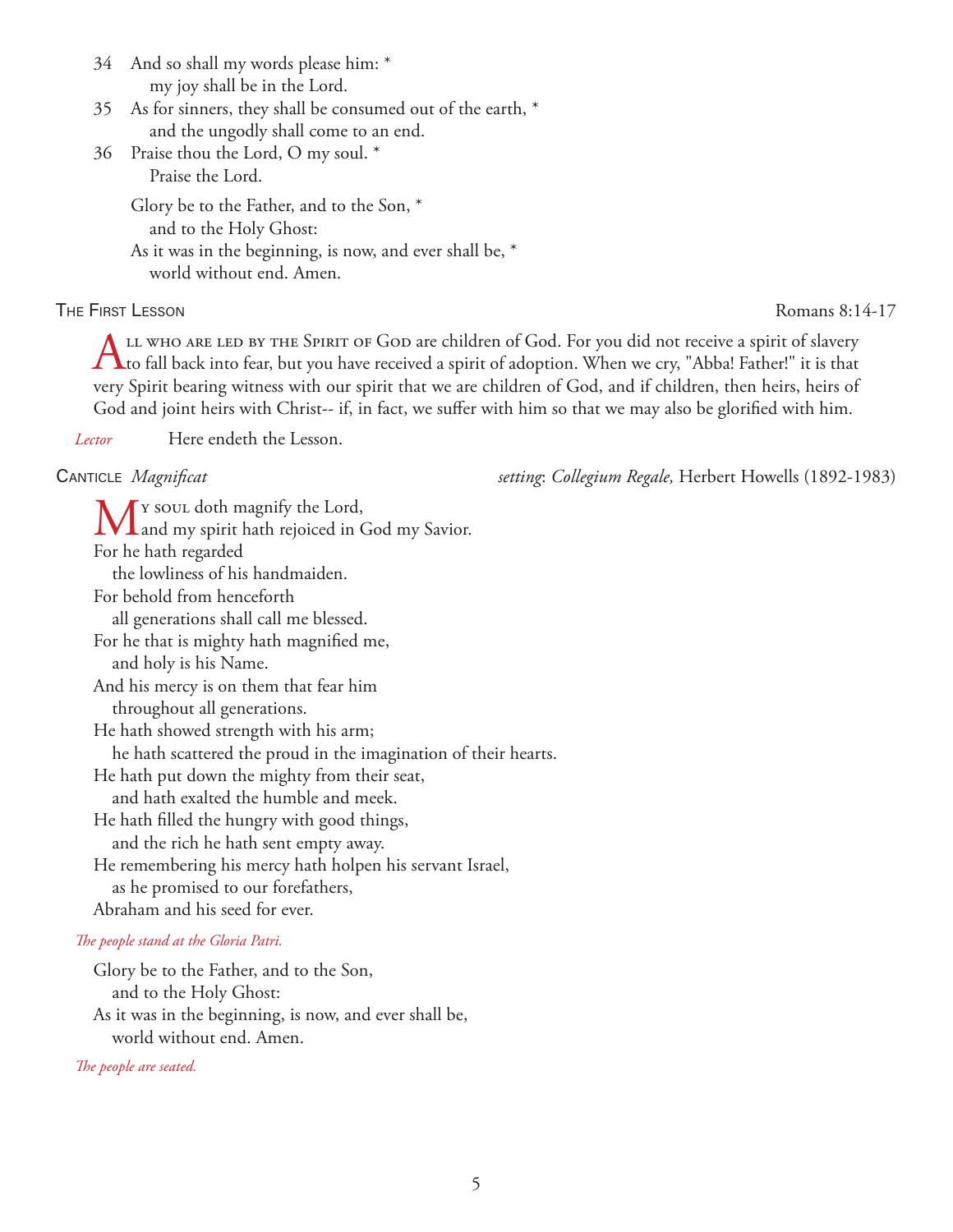# The Second Lesson John 14:8-17

Philip said to Jesus, "Lord, show us the Father, and we will be satisfied." Jesus said to him, "Have I been with you all this time, Philip, and you still do not know me? Whoever has seen me has seen the Father. How can you say, `Show us the Father'? Do you not believe that I am in the Father and the Father is in me? The words that I say to you I do not speak on my own; but the Father who dwells in me does his works. Believe me that I am in the Father and the Father is in me; but if you do not, then believe me because of the works themselves. Very truly, I tell you, the one who believes in me will also do the works that I do and, in fact, will do greater works than these, because I am going to the Father. I will do whatever you ask in my name, so that the Father may be glorified in the Son. If in my name you ask me for anything, I will do it. "If you love me, you will keep my commandments. And I will ask the Father, and he will give you another Advocate, to be with you forever. This is the Spirit of truth, whom the world cannot receive, because it neither sees him nor knows him. You know him, because he abides with you, and he will be in you."

```
Lector Here endeth the Lesson.
```
Canticle*Nunc dimittis setting*: *Collegium Regale,* H. Howells

ord, now LETTEST thou thy servant depart in peace, **according to thy word;** For mine eyes have seen thy salvation, which thou hast prepared before the face of all people, To be a light to lighten the Gentiles, and to be the glory of thy people Israel.

### *The people stand at the Gloria Patri.*

Glory be to the Father, and to the Son, and to the Holy Ghost: As it was in the beginning, is now, and ever shall be, world without end. Amen.

# *The people remain standing.*

### The Apostles' Creed

### *The Officiant intones*

I BELIEVE in God,

# *All continue*

**the Father almighty, maker of heaven and earth; And in Jesus Christ his only Son our Lord; who was conceived by the Holy Ghost; born of the Virgin Mary. suffered under Pontius Pilate, was crucified, died, and buried. He descended into hell. The third day he rose again from the dead. He ascended into heaven, and sitteth on the right hand of God the Father almighty. From thence he shall come again to judge the quick and the dead.**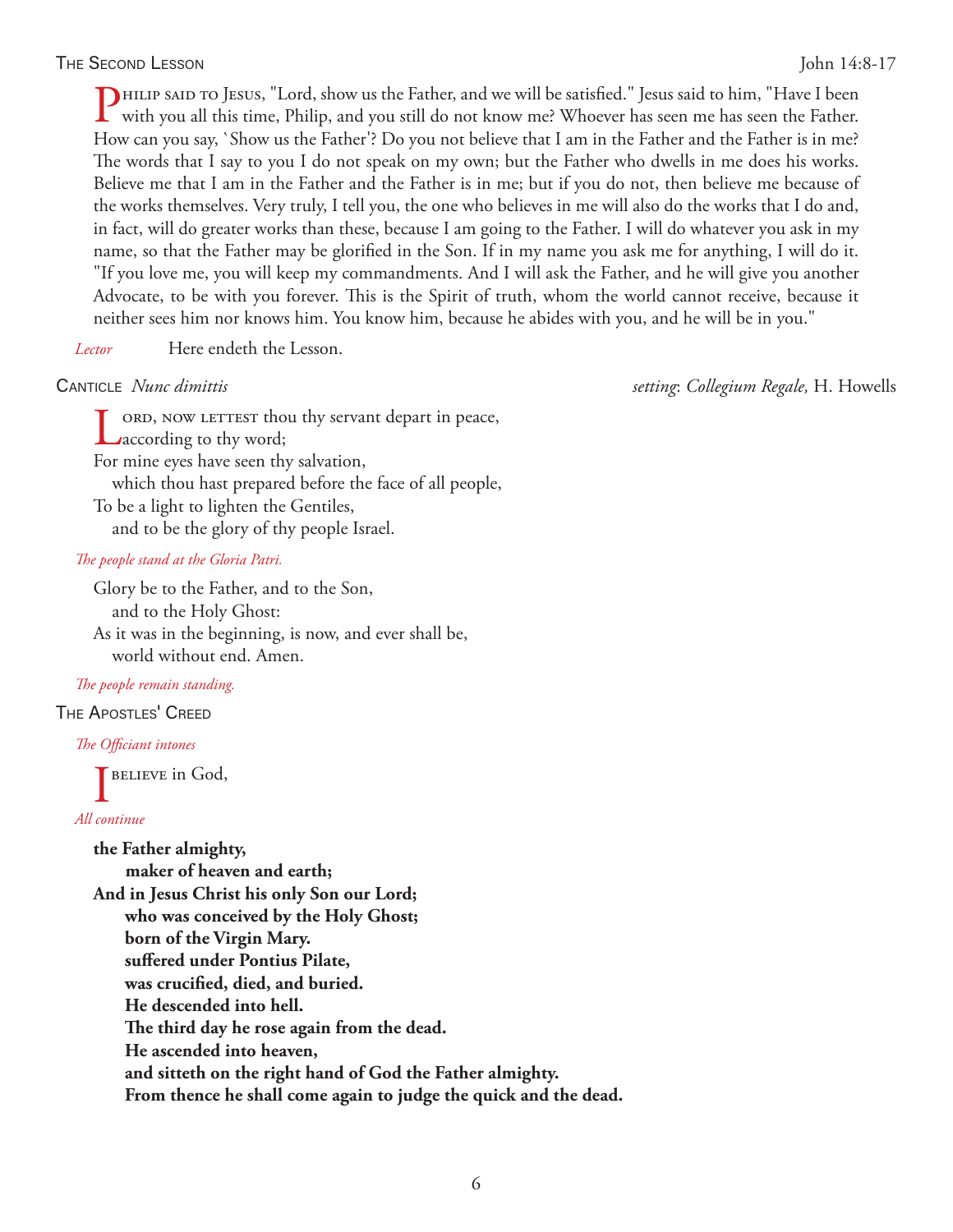**I believe in the Holy Ghost, the holy catholic Church, the communion of saints, the forgiveness of sins, the resurrection of the body, and the life everlasting. Amen.**

| Officiant | The Lord be with you.                                    |
|-----------|----------------------------------------------------------|
| Choir     | And with thy spirit.                                     |
| Officiant | Let us pray.                                             |
| Choir     | Lord, have mercy upon us.<br>Christ, have mercy upon us. |
|           | Lord, have mercy upon us.                                |

# The Lord's Prayer

*The Officiant intones*

UR FATHER,

# *All continue*

who art in heaven, hallowed be thy Name, thy kingdom come, thy will be done, on earth as it is in heaven. Give us this day our daily bread. And forgive us our trespasses, as we forgive those who trespass against us. And lead us not into temptation, but deliver us from evil. Amen.

# The Responses

| <i><b>Officiant</b></i> | O Lord, show thy mercy upon us:                                         |
|-------------------------|-------------------------------------------------------------------------|
| Choir                   | And grant us thy salvation.                                             |
| <i><b>Officiant</b></i> | O Lord, save the State:                                                 |
| Choir                   | And mercifully hear us when we call upon thee.                          |
| <i>Officiant</i>        | Endue thy ministers with righteousness:                                 |
| Choir                   | And make thy chosen people joyful.                                      |
| <i>Officiant</i>        | O Lord, save thy people:                                                |
| Choir                   | And bless thine inheritance.                                            |
| <i><b>Officiant</b></i> | Give peace in our time, O Lord:                                         |
| Choir                   | Because there is none other that fighteth for us, but only thou, O God. |
| <i>Officiant</i>        | O God, make clean our hearts within us:                                 |
| Choir                   | And take not thy Holy Spirit from us.                                   |

*The Officiant then chants the Collects.*

The Lesser Litany *setting:* S. MacDonald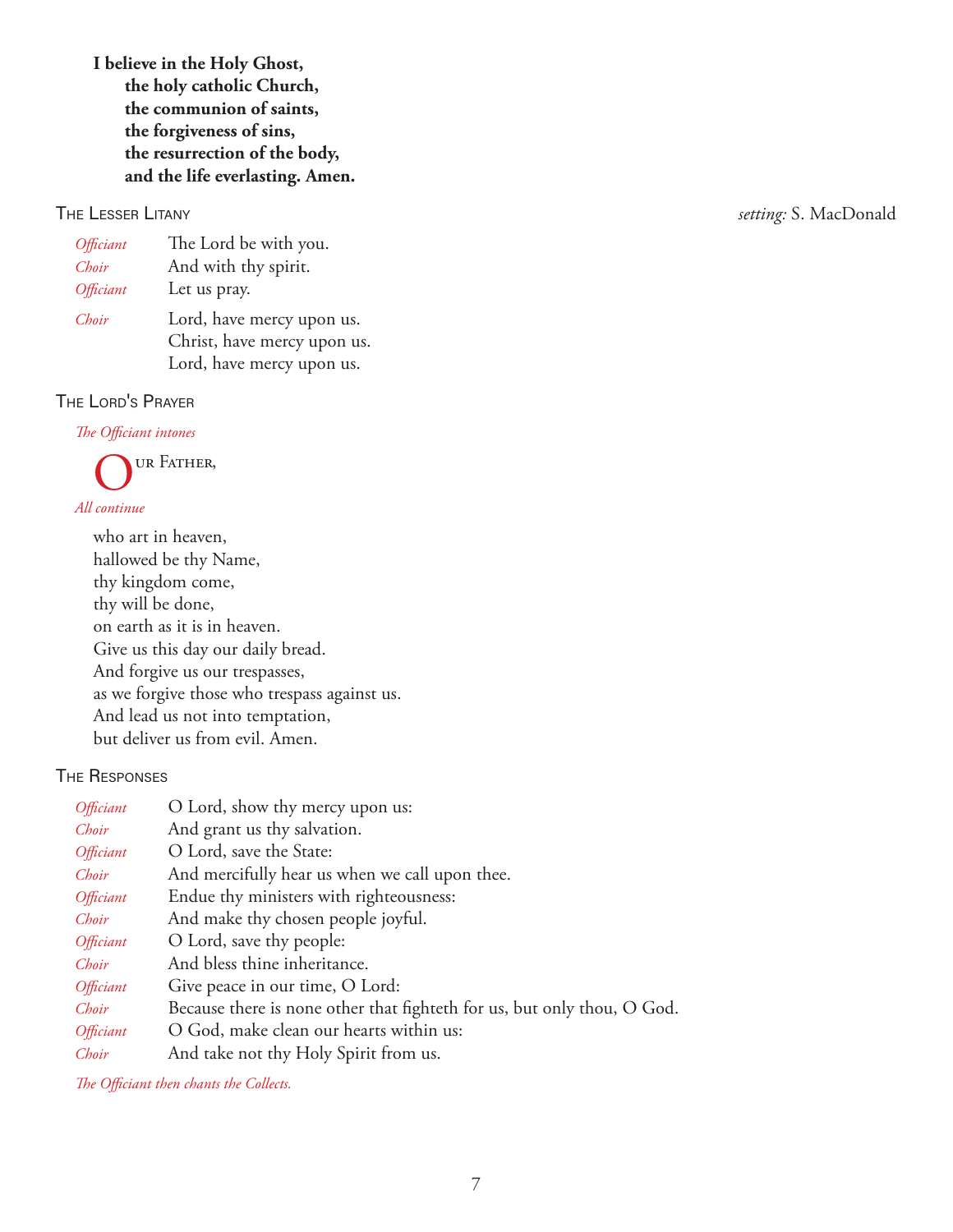# THE COLLECT OF THE DAY

LMIGHTY GOD, who on this day didst open the way of eternal life to every race and nation by the **T** promised gift of thy Holy Spirit: Shed abroad this gift throughout the world by the preaching of the Gospel, that it may reach to the ends of the earth; through Jesus Christ our Lord, who liveth and reigneth with thee, in the unity of the same Spirit, one God, for ever and ever. Amen.

# THE COLLECT FOR PEACE

God, from whom all holy desires, all good counsels, and all just works do proceed: Give unto thy servants that peace which the world cannot give, that our hearts may be set to obey thy commandments, and also that by thee, we, being defended from the fear of our enemies, may pass our time in rest and quietness; through the merits of Jesus Christ our Savior. Amen.

# **THE COLLECT FOR MISSION**

 $\blacktriangleright$  EEP warch, dear Lord, with those who work, or watch, or weep this night, and give thine angels charge over those who sleep. Tend the sick, Lord Christ; give rest to the weary, bless the dying, soothe the suffering, pity the afflicted, shield the joyous; and all for thy love's sake. Amen.

**HYMN** 



Brian Foley (1919-2000) Text: Laus Deo, Richard Redhead (1820-1901); desc. Percy William Whitlock (1903-1946) Music: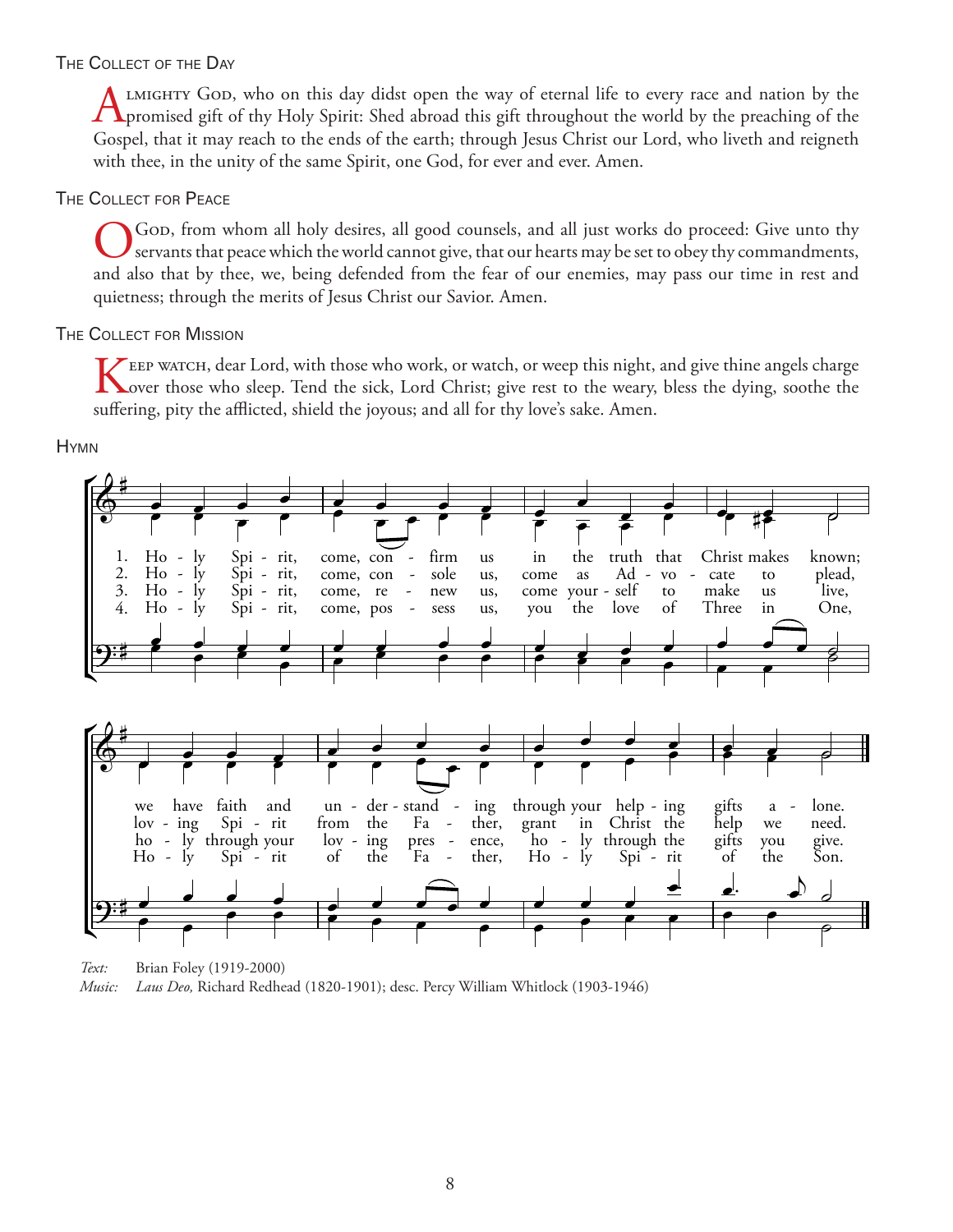# WELCOME AND ANNOUNCEMENTS

### *Today's offering goes to support the music ministry fund at St. Paul's.*

# Anthem at the Offering

*Spiritus intus alit.* (The spirit within nourishes.)

Now there are varieties of gifts, but the same Spirit; and there are varieties of service, but the same Lord; and there are varieties of working, but it is the same God who inspires them all in everyone.

To each is given the manifestation of the Spirit, for the common good. To one is given through the Spirit the utterance of wisdom, and too another the utterance of knowledge according to the same Spirit, to another faith by the same Spirit, to another gifts of healing by the one Spirit, to another the working of miracles, to another prophecy, to another the ability to distinguish between spirits, to another various kinds of tongues.

*Veni Creator Spiritus, Mentes tuorum visita: Imple superna gratias Quae tu creasti pectora. Amen.*

All these are inspired by one and the same Spirit, who apportions to each one individually as he wills.

*Text:* Virgil, *Aeneid,* 1 Corinthians 12:4-11 (RSV), and Office Hymn for the Second Vespers of Whit Sunday. *Music:* Barry Ferguson (b. 1942)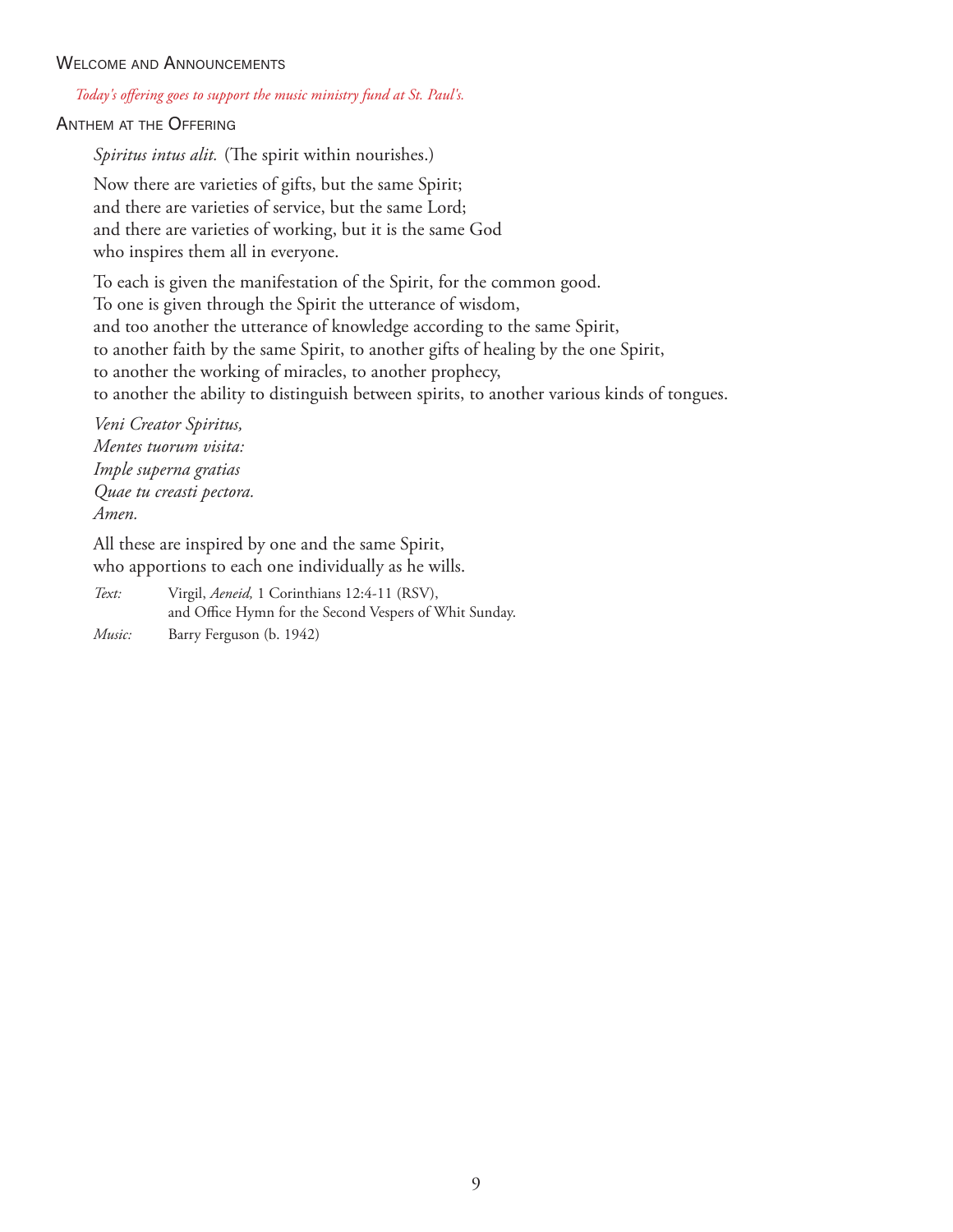# The General Thanksgiving

*The people stand, the Officiant says*

LMIGHTY GOD, *All continue*

> **Father of all mercies, we thine unworthy servants do give thee most humble and hearty thanks for all thy goodness and loving-kindness to us and to all whom you have made. We bless thee for our creation, preservation, and all the blessings of this life; but above all for thine inestimable love in the redemption of the world by our Lord Jesus Christ, for the means of grace, and for the hope of glory. And, we beseech thee, give us that due sense of all thy mercies, that our hearts may be unfeignedly thankful; and that we show forth thy praise, not only with our lips, but in our lives, by giving up our selves to thy service, and by walking before thee in holiness and righteousness all our days; through Jesus Christ our Lord, to whom, with thee and the Holy Ghost, be all honor and glory, world without end. Amen.**

# A Prayer of St. Chrysostom

# *The Officiant says*

LIMIGHTY GOD, who hast given us grace at this time with one accord to make our common supplication Tunto thee, and hast promised through thy well-beloved Son that when two or three are gathered together in his Name thou wilt be in the midst of them: Fulfill now, O Lord, the desires and petitions of thy servants as may be best for us; granting us in this world knowledge of thy truth, and in the world to come life everlasting.

*People* **Amen.**

# THE BENEDICAMUS



# The Blessing

| <i>Officiant</i> | The grace of our Lord Jesus Christ, and the love of God,       |
|------------------|----------------------------------------------------------------|
|                  | and the fellowship of the Holy Ghost, be with us all evermore. |
| People           | Amen.                                                          |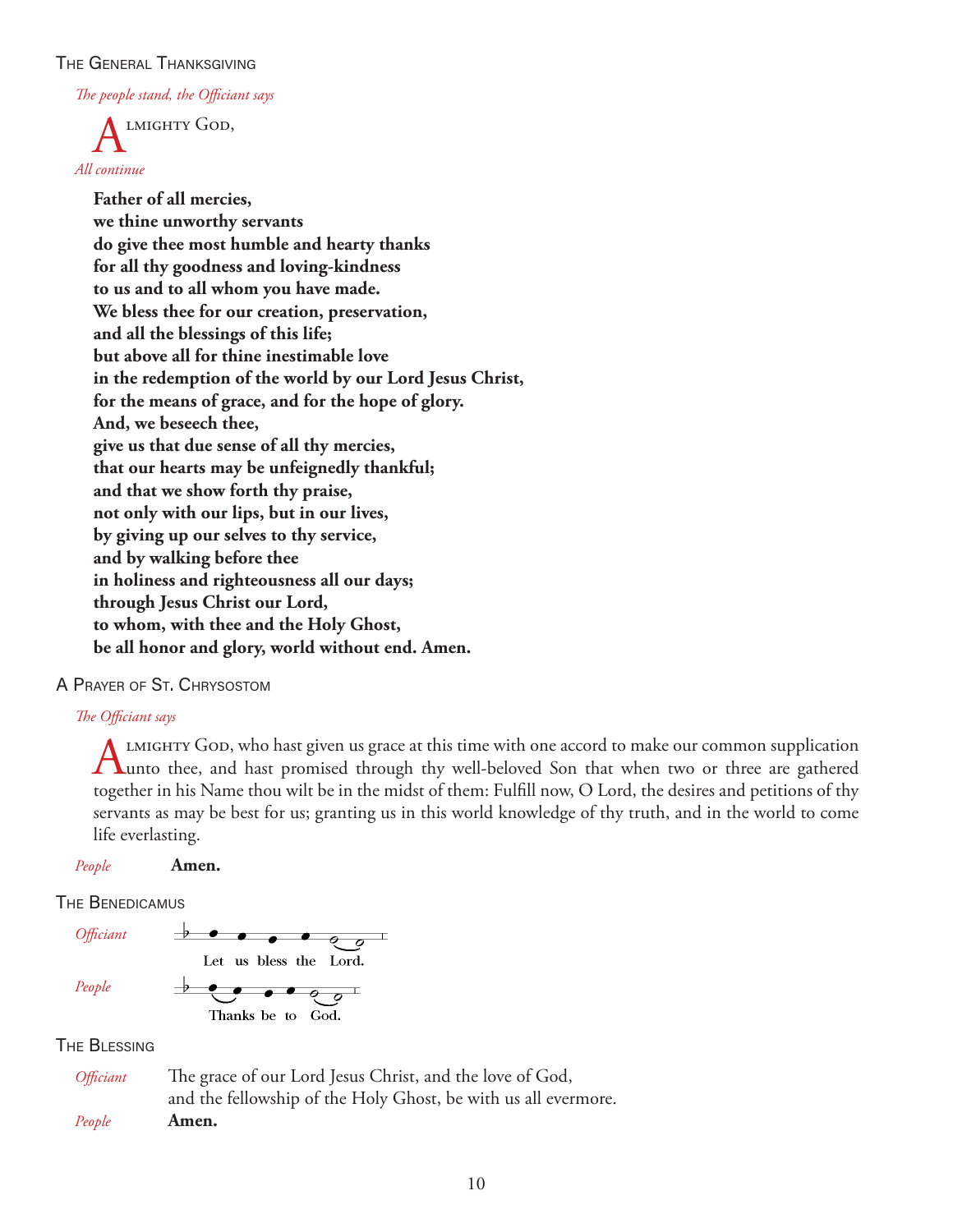Hymn



*Music: Abbot's Leigh,* Cyril Vincent Taylor (1907-1991)

**ORGAN VOLUNTARY** 

Fanfares to the Tongues of Fire Larry King (1932-1990)